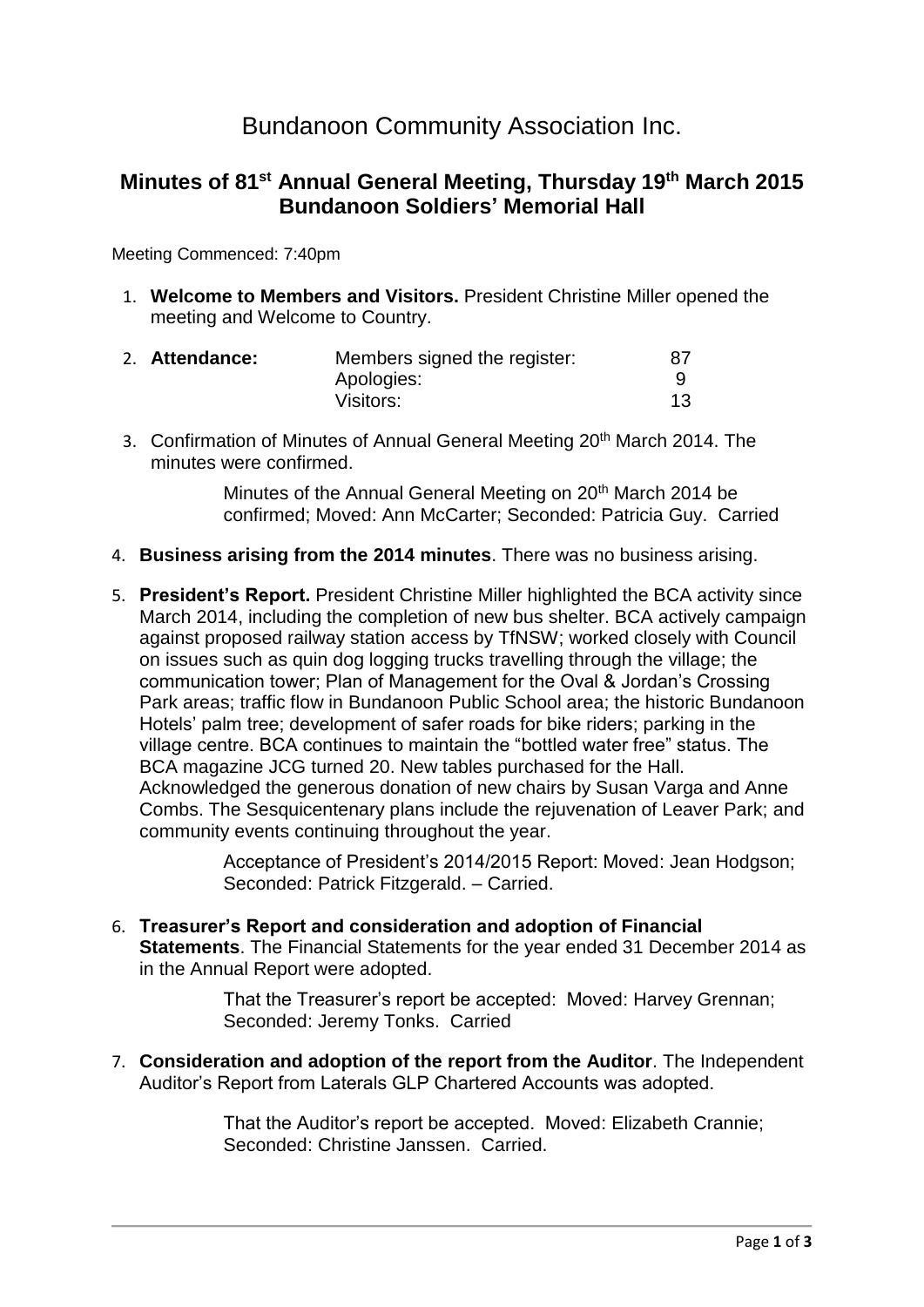## 8. **Consideration and adoption of Annual Reports from Subcommittees.**

Reports from subcommittees, as in the Annual Report.

Acceptance of Sub Committee reports: Moved: Patrick Fitzgerald; Seconded: John Wood. Carried.

### 9. **Election of Officers and Committee members for 2015-16.**

Returning Officer - Harvey Grennan announced nominations received for the following positions.

| President                | <b>Christine Miller</b>  |  |
|--------------------------|--------------------------|--|
| <b>Vice President</b>    | <b>Danien Beets</b>      |  |
| <b>Treasurer</b>         | vacant                   |  |
| Secretary                | <b>Tony Ward</b>         |  |
| <b>Committee Members</b> | <b>Geoffrey McCubbin</b> |  |
|                          | Jeremy Tonks             |  |
|                          | Anton Baggerman          |  |

As there were no further nominations each candidate was declared duly elected.

10. **Public Officer.** Moved: Ann McCarter; Seconded: Danien Beets, that Peter Goulding continue in the role of Public Officer. Carried

### 11. **Confirmation of Sub Committee 2015/16 Convenors**

150 Bundanoon Christine Janssen Arts Bundanoon Greg Slater Bundanoon Visitors Group Harry Hull Catering Group Bronwyn Shead Cinema Rex Stuart Reid **Community Kids Karen Granger** De Meyrick Reserve Peter Papps Garden Ramble Sue Davison Glow Worm Glen Track Anna Perston Green Team vacant Hall Manager Peter Goulding Hall Booking **Patricia Guy** JCG Magazine David Morgan JCG Travel **Harvey Grennan** Melting Pot Theatre **Patrick Brennan** Membership **Ann McCarter** Needles & Natter **Andrea Ward** Planning Group vacant Roy Terry Reserve **John White** Welcome Packs John & Jennifer White Winterfest **Lisa Stuart**